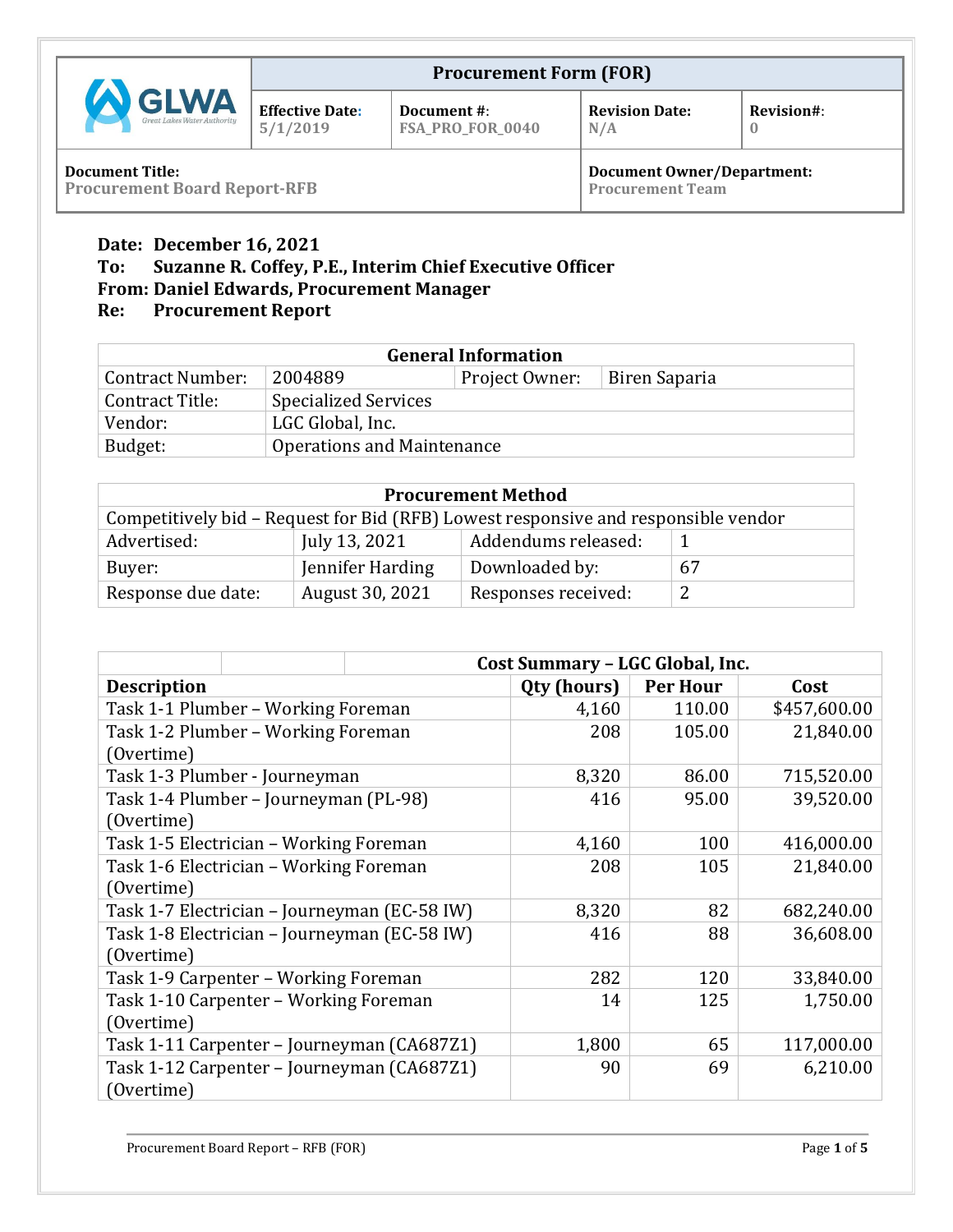|                                                               |                                    | <b>Procurement Form (FOR)</b>   |                                                              |            |
|---------------------------------------------------------------|------------------------------------|---------------------------------|--------------------------------------------------------------|------------|
| <b>W GLWA</b><br>Great Lakes Water Authority                  | <b>Effective Date:</b><br>5/1/2019 | Document #:<br>FSA_PRO_FOR_0040 | <b>Revision Date:</b><br>N/A                                 | Revision#: |
| <b>Document Title:</b><br><b>Procurement Board Report-RFB</b> |                                    |                                 | <b>Document Owner/Department:</b><br><b>Procurement Team</b> |            |

| Task 1-13 Millwright - Working Foreman          | 6,240          | 110               | 686,400.00        |
|-------------------------------------------------|----------------|-------------------|-------------------|
| Task 1-14 Millwright - Working Foreman          | 312            | 121               | 37,752.00         |
| (Overtime)                                      |                |                   |                   |
| Task 1-15 Millwright - Journeyman               | 20,800         | 80                | 1,664,000.00      |
| Task 1-16 Millwright - Journeyman (Overtime)    | 1,040          | 92                | 95,680.00         |
| 1-17 Laborer - Working Foreman                  | 3,120          | 75                | 234,000.00        |
| 1-18 Laborer - Working Foreman (Overtime)       | 156            | 95                | 14,820.00         |
| 1-19 Laborer - Journeyman (L33401-A-CC)         | 29,120         | 48                | 1,397,760.00      |
| 1-20 Laborer - Journeyman (L33401-A-CC)         | 1,456          | 52                | 75,712.00         |
| 1-21 Equipment Operator - Boom Truck            | 2,080          | 90                | 187,200.00        |
| 1-22 Equipment Operator - Boom Truck            | 104            | 130               | 13,520.00         |
| (Overtime)                                      |                |                   |                   |
| 1-23 Field Clerk (NOTE: this position must      | 4,160          | 30                | 124,800.00        |
| receive straight time rate for overtime work)   |                |                   |                   |
| 1-24 Project Manager (NOTE: this position must  | 4,160          | 43                | 178,880.00        |
| receive straight time for overtime work)        |                |                   |                   |
| 1-25 Superintendent (NOTE: this position must   | 4,160          | 65                | 270,400.00        |
| receive straight time for overtime work)        |                |                   |                   |
| 1-26 Project Engineer (NOTE: this position must | 1,040          | 31                | 32,240.00         |
| receive straight time rate for overtime work)   |                |                   |                   |
| 1-27 CSO Consultant (NOTE: this position must   | 1,040          | 25                | 26,000.00         |
| receive straight time rate for overtime work)   |                |                   |                   |
| <b>Allowances</b>                               | Qty (years)    | <b>Unit Price</b> | <b>Total Cost</b> |
| 2-1 Material Allowance (Must equal              | 2              | 500,000           | 1,000,000.00      |
| \$500,000/year)                                 |                |                   |                   |
| 3-1 Specialized Subcontractor Maintenance       | $\overline{2}$ | 1,000,000         | 2,000,000.00      |
| Services Provisionary Allowance (Must equal     |                |                   |                   |
| \$1,000,000/year]                               |                |                   |                   |
| 4-1 Equipment Rental and Purchase Provisionary  | $\overline{2}$ | 400,000           | 800,000.00        |
| Allowance (Must equal \$400,000/year)           |                |                   |                   |
| <b>TOTAL</b>                                    |                |                   | \$11,389,132.00   |

*Allowances are amounts included in the Contract Price to reimburse the Contractor for the cost to furnish and perform Work that is uncertain. Any remaining balance upon Final Completion shall be retained by the GLWA and not paid to the Contractor.*

Benchmarking was completed by comparing the bids for this project. This analysis confirmed that rates are in competitive range. The rate comparisons and allowances (if any) are illustrated in the attached bid tabulation.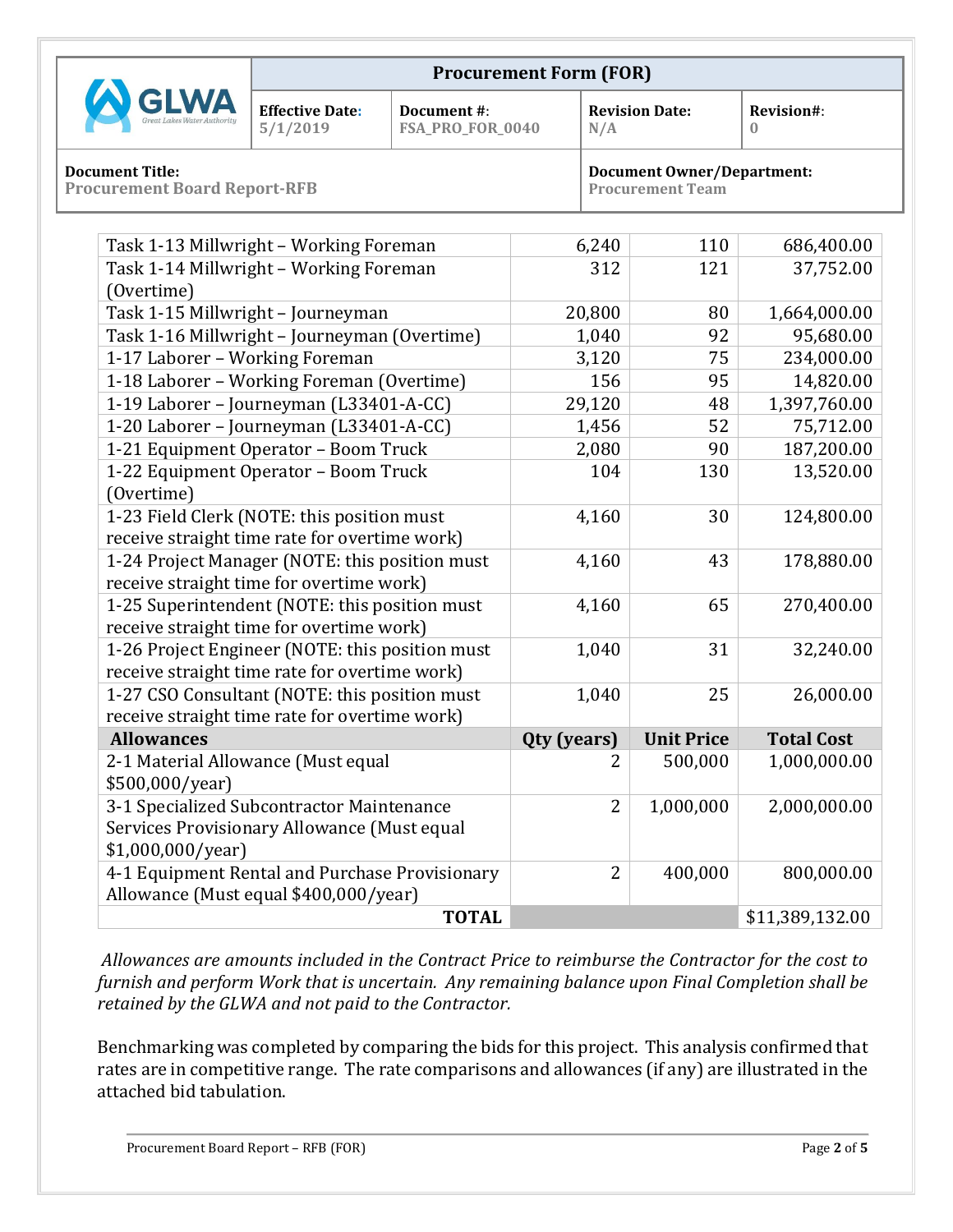|                                                               |                                    | <b>Procurement Form (FOR)</b>   |                                                              |            |
|---------------------------------------------------------------|------------------------------------|---------------------------------|--------------------------------------------------------------|------------|
| <b>SLWA</b><br>Great Lakes Water Authority                    | <b>Effective Date:</b><br>5/1/2019 | Document #:<br>FSA_PRO_FOR_0040 | <b>Revision Date:</b><br>N/A                                 | Revision#: |
| <b>Document Title:</b><br><b>Procurement Board Report-RFB</b> |                                    |                                 | <b>Document Owner/Department:</b><br><b>Procurement Team</b> |            |

|                         | <b>Business Presence</b>                 |                      |               |                                        |                                                    |                                                    |                       |
|-------------------------|------------------------------------------|----------------------|---------------|----------------------------------------|----------------------------------------------------|----------------------------------------------------|-----------------------|
| <b>Vendor Name</b>      | <b>B.I.D. Plan</b><br>(Pass/Fail) B.I.D. | Score w/o Score with | <b>B.I.D.</b> | <b>State of</b><br>Michigan<br>(1 pt.) | <b>GLWA Territory Disadvantaged</b><br>Area (1pt.) | <b>Economically</b><br><b>Territory</b><br>(1 pt.) | <b>Certifications</b> |
| LGC Global,<br>Inc.     | Pass                                     | 97                   | 100           | <b>Yes</b>                             | Yes<br>Wayne<br>County, MI                         | Yes<br>Detroit, MI                                 | Yes                   |
| Major Cement<br>Company | Pass                                     | 82.05                | 85.05         | Yes                                    | Yes<br>Wayne<br>County, MI                         | Yes<br>Detroit, MI                                 | Yes                   |

#### **Business Inclusion and Diversity (B.I.D.)**

 $\boxtimes$  B.I.D. program required  $\Box$  B.I.D. program not required

 $\boxtimes$  The recommended vendor for award submitted a B.I.D. plan per the requirements under this solicitation.

 $\Box$  The recommended vendor for award did not submit a B.I.D. plan per the requirements under this solicitation.

The vendor received points for the following scored criteria:

 $\boxtimes$ Business presence in State of Michigan

 $\boxtimes$ Business presence in GLWA service territory area - Wayne County

 $\boxtimes$ Business presence in an economically disadvantaged GLWA service territory area (list the territory)

#### **Other Data Requested by GLWA Board Members**

Minority Business Enterprise (MBE): Yes Small Business Enterprise (SBE): No Woman Business Enterprise (WBE): No Disadvantaged Business Enterprise (DBE): No Detroit Based Business (DBB): Yes Michigan Based Business: Yes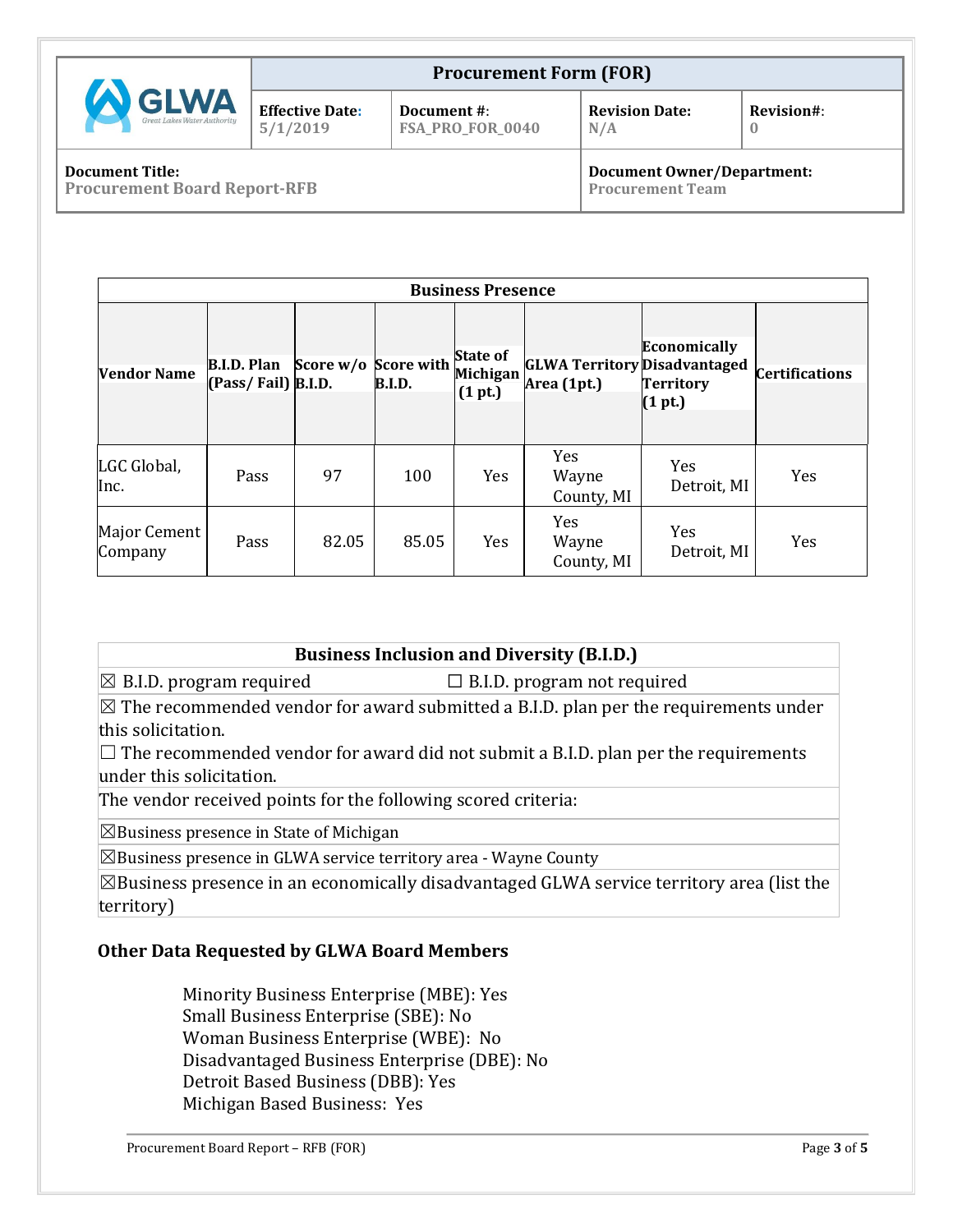|                                                               | <b>Procurement Form (FOR)</b>      |                                 |                                                              |            |  |
|---------------------------------------------------------------|------------------------------------|---------------------------------|--------------------------------------------------------------|------------|--|
| <b>GLWA</b>                                                   | <b>Effective Date:</b><br>5/1/2019 | Document #:<br>FSA_PRO_FOR_0040 | <b>Revision Date:</b><br>N/A                                 | Revision#: |  |
| <b>Document Title:</b><br><b>Procurement Board Report-RFB</b> |                                    |                                 | <b>Document Owner/Department:</b><br><b>Procurement Team</b> |            |  |

Other:

Sub-Contractor(s) List:

| AC Service and Repair Inc. | <b>Birclar Electric and Electronics LLC</b> |
|----------------------------|---------------------------------------------|
| Djon Construction          | <b>Phoenix Professional Contracting</b>     |
| Cincinnati Babil Inc.      | <b>Connelly Crane</b>                       |
| Cintas Fire                | Dubric Industries Inc.                      |
| PM Technologies            | Detroit Pump                                |
| York Repair                | <b>Corrosion Fluid</b>                      |
| Yates Industries           | <b>Kennedy Industries</b>                   |
| <b>Berwin Construction</b> | <b>Actuator Specialties</b>                 |
| Ram Meter                  | <b>United Rentals</b>                       |
| Ineltech Corp.             | <b>IPS</b>                                  |

Vendor Response Survey: Vendor Response Follow-up form attached.

#### **Litigation**

This vendor is not currently nor has been previously involved in any litigation with the GLWA.

#### **Financials**

A financial risk assessment was performed by the GLWA via Dun & Bradstreet and was determined that the selected vendor has the financial capacity to perform the tasks under this contract. This information is available for the Board of Directors to review upon request.

#### **Previous Contract**

Previous contract holder: LGC Global, Inc.

The previous contract, GLWA-CON-158, Specialized Services, was for the period of 7/17/2017 through 7/18/2022, for \$25,827,804.80. The contract amount differences between the two contracts are provided in the table below.